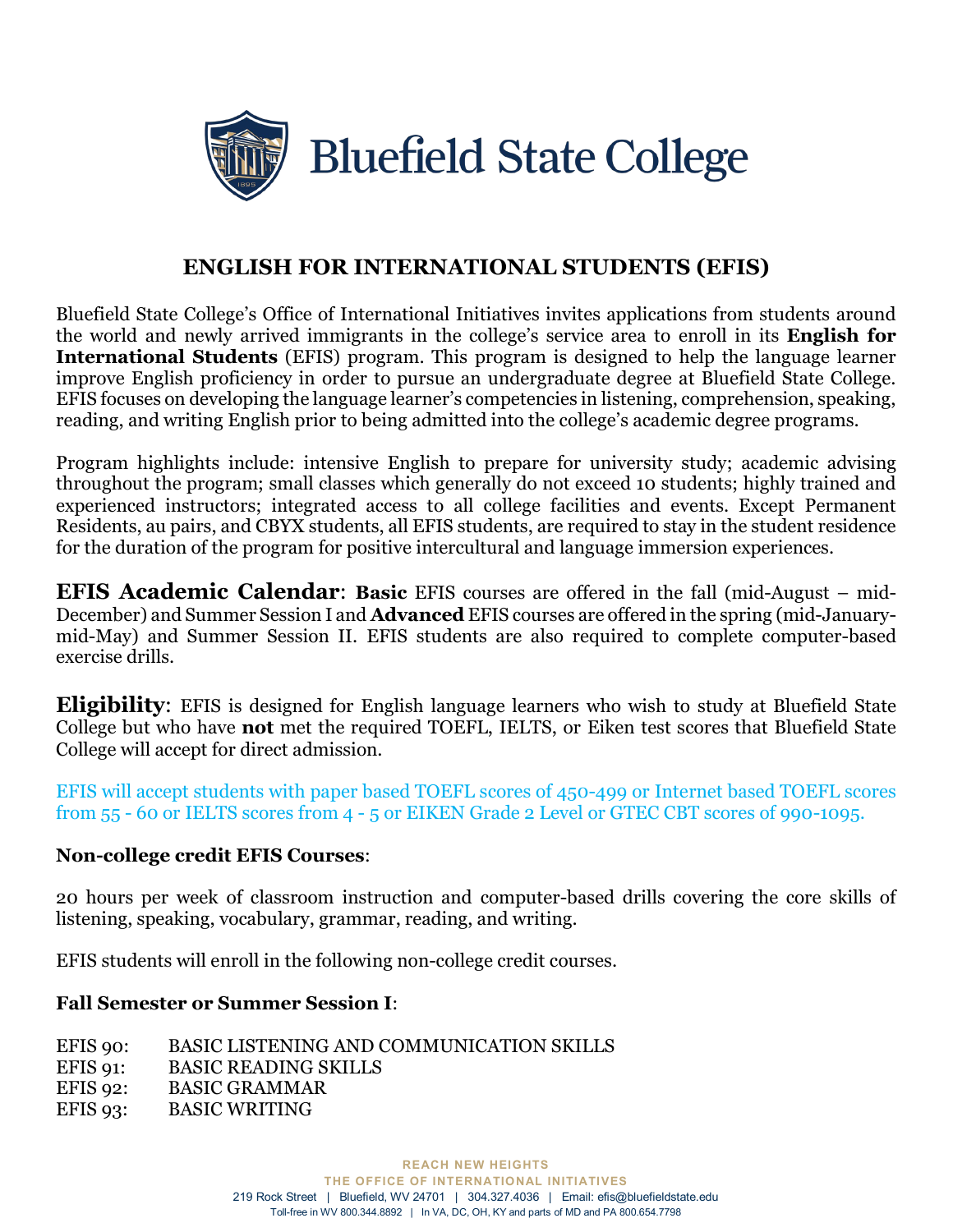

#### **Spring Semester or Summer Session II**:

EFIS 096: LISTENING AND COMMUNICATION SKILLS EFIS 097: READING SKILLS EFIS 098: GRAMMAR EFIS 099: WRITING

## **APPLICATION DEADLINES**

Applications for fall semester EFIS classes must be received by June 1.

Applications for Summer EFIS classes must be received by March 1.

## **Non-Resident applicants (F-1 visa or J-1 Visa), Third-Party J-1 Visa holders, and Permanent Residents:**

Please complete the online *Application for Admission* and comply with all the admission requirements stated in the online application for international students.

Bluefield State College will issue the F-1 or J-1 visa to qualified international students for fulltime intensive English language study. In order to obtain the F–1 or J–1 visa a student must be offered admission and prove they can pay tuition and living expenses for the program.

F-1 or J-1 visa documents will be sent by Express Mail (DHL, FedEx) to the applicant's street address and NOT to a Post Office Box.

Note: F-1 and J-1 students enrolled in EFIS must stay at Mountainview Student Residence and Conference Center for the duration of the program.

Permanent Residents and third-party sponsored J-1 visa students (e.g., Au Pairs, CBYX students) do not have to reside at Mountainview Student Residence and Conference Center.

**Tuition and fees and program-related costs**: Call to find out the current year's tuition costs. The following costs are for 2018-19:

| US Permanent Resident (West Virginia residents only), tuition only: | \$3792 per semester |
|---------------------------------------------------------------------|---------------------|
| US Permanent Residents (non-West Virginia residents), tuition only: | \$5340 per semester |
|                                                                     |                     |

US Permanent Residents eligible for metro rate, tuition only: \$5340 per semester